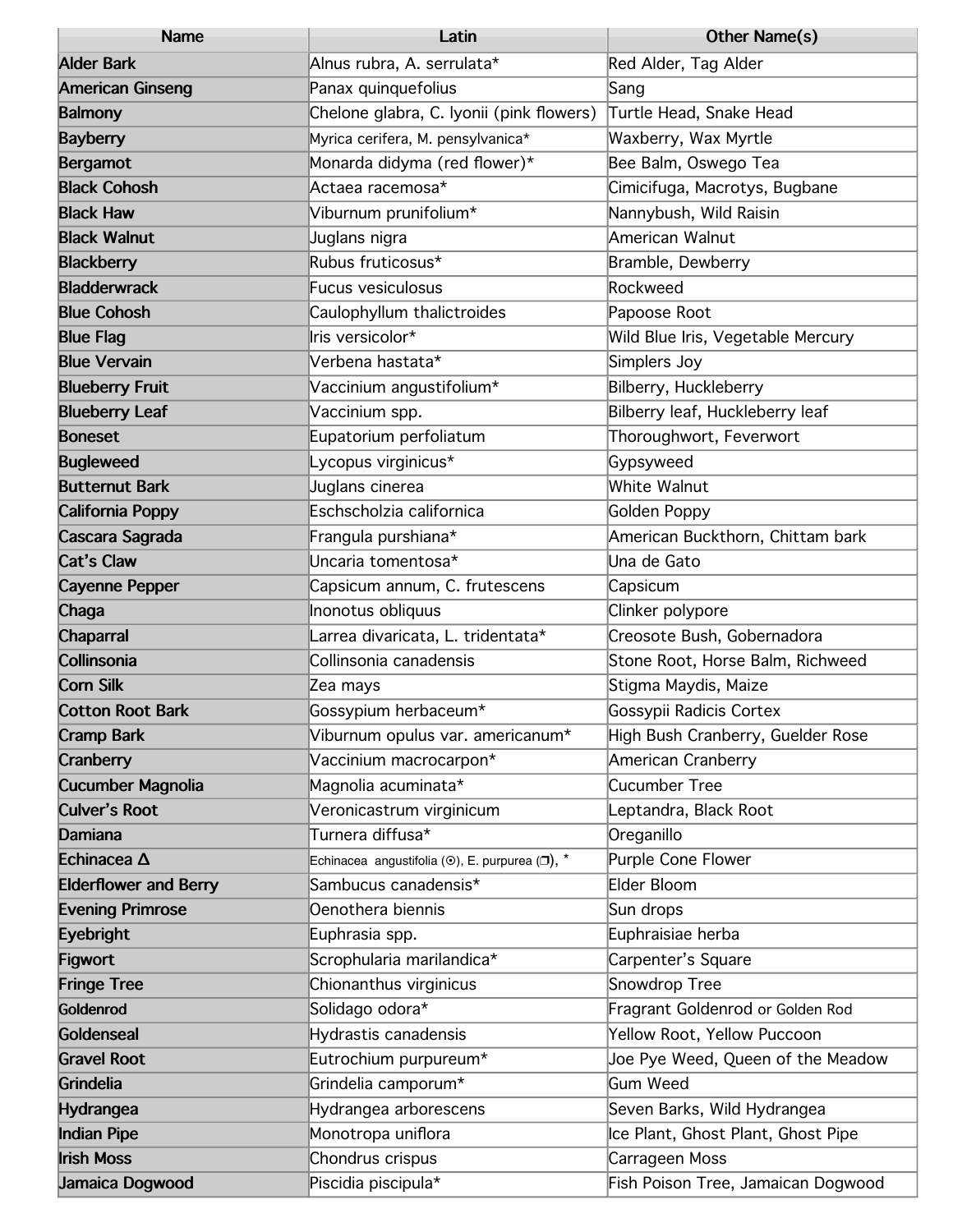| <b>Name</b>                  | Latin                              | Other Name(s)                        |
|------------------------------|------------------------------------|--------------------------------------|
| Lobelia                      | ∟obelia inflata                    | Pukeweed, Indian Tobacco             |
| Lomatium                     | omatium dissectum                  | Bear Medicine, Fernleaf biscuit root |
| Maca                         | epidium meyenii                    | Red Maca, Black Maca, Yellow Maca    |
| <b>Maitake</b>               | Grifola frondosa                   | Hen of the Woods                     |
| <b>Night Blooming Cereus</b> | Selenicereus grandiflorus*         | Cactus                               |
| <b>Oak Bark</b>              | Quercus alba*                      | <b>White Oak</b>                     |
| <b>Ocotillo</b>              | Fouquieria splendens               | Candlewood                           |
| <b>Oregon Grape Root</b>     | Berberis aquifolium*               | Mountain Holly                       |
| Osha                         | Ligusticum porteri*                | Chuchupate, Bear Medicine            |
| <b>Partridge Berry</b>       | Mitchella repens                   | <b>Squaw Vine</b>                    |
| <b>Passionflower</b>         | Passiflora incarnata               | Passion Flower, Maypop               |
| Pipsissewa                   | Chimaphila umbellata*              | Prince's Pine                        |
| <b>Pleurisy Root</b>         | Asclepias tuberosa                 | <b>Butterfly Weed</b>                |
| <b>Poke</b>                  | Phytolacca americana*              | Pokeweed, Pokeberry                  |
| <b>Prickly Ash</b>           | Zanthoxylum clava-herculis*        | Toothache Tree, Hercules Club        |
| <b>Pulsatilla</b>            | Anemone patens*                    | Pasque Flower                        |
| Quassia                      | Picrasma or Quassia spp.*          | Bitter Wood, Cascara Amarga          |
| <b>Raspberry Leaf</b>        | Rubus idaeus*                      | <b>Red Raspberry</b>                 |
| <b>Red Root</b>              | Ceanothus americanus*              | New Jersey Tea                       |
| Sarsaparilla                 | Smilax regelii*                    | Jamaica Sarsaparilla                 |
| <b>Saw Palmetto</b>          | Serenoa repens                     | Dwarf Palmetto                       |
| <b>Scullcap</b>              | Scutellaria lateriflora*           | Mad-dog Skullcap, Skullcap           |
| <b>Skunk Cabbage</b>         | Symplocarpus foetidus              | Skunk Weed, Swamp Cabbage            |
| <b>Slippery Elm</b>          | Ulmus rubra*                       | <b>Red Elm</b>                       |
| Solomon's Seal               | Polygonatum biflorum*              | Smooth Solomon's Seal                |
| Spikenard                    | Aralia racemosa*                   | Spignet                              |
| <b>Stillingia</b>            | Stillingia sylvatica               | Queen's Delight, Queen's Root        |
| <b>Sumac</b>                 | Rhus glabra*                       | Smooth Sumac, Sumach                 |
| <b>Sundew</b>                | Drosera rotundifolia*              | Round leaf Sundew                    |
| <b>Sweet Birch</b>           | Betula lenta                       | <b>Black Birch, Cherry Birch</b>     |
| Thuja                        | Thuja occidentalis                 | Flat Cedar, yellow or white Cedar    |
| <b>Turkey Tail</b>           | Trametes versicolor*               | Yun Zhi (Chinese)                    |
| <b>Usnea</b>                 | Usnea barbata*                     | Old Man's Beard                      |
| <b>Uva Ursi</b>              | Arctostaphylos uva-ursi            | Bearberry, Kinickinick               |
| <b>Violet</b>                | Viola soraria*                     | <b>Blue Violet</b>                   |
| <b>White Pine</b>            | Pinus strobus*                     | <b>Eastern White Pine</b>            |
| <b>White Sage</b>            | Salvia apiana                      | Salvia blanca, California White Sage |
| <b>Wild Cherry Bark</b>      | Prunus virginiana, P. serotina     | Choke cherry, Bird Cherry            |
| <b>Wild Geranium</b>         | Geranium maculatum                 | Cranesbill, Alum root                |
| <b>Wild Indigo</b>           | Baptisia tinctoria                 | Horsefly weed, Yellow Indigo         |
| <b>Wild Lettuce</b>          | Lactuca canadensis, L. serriola*   | <b>Prickly Lettuce</b>               |
| <b>Wild Yam</b>              | Dioscorea villosa                  | Colic Root                           |
| <b>Willow</b>                | Salix alba, S. purpurea, S. nigra* | Purple Willow, Black Willow          |
| Wintergreen                  | Gaultheria procumbens              | Checkerberry, Teaberry               |
| <b>Witch Hazel</b>           | Hamamelis virginiana               | <b>Winter Bloom</b>                  |
| <b>Yellow Root</b>           | Xanthorhiza simplicissima          | Shrub Yellow Root                    |